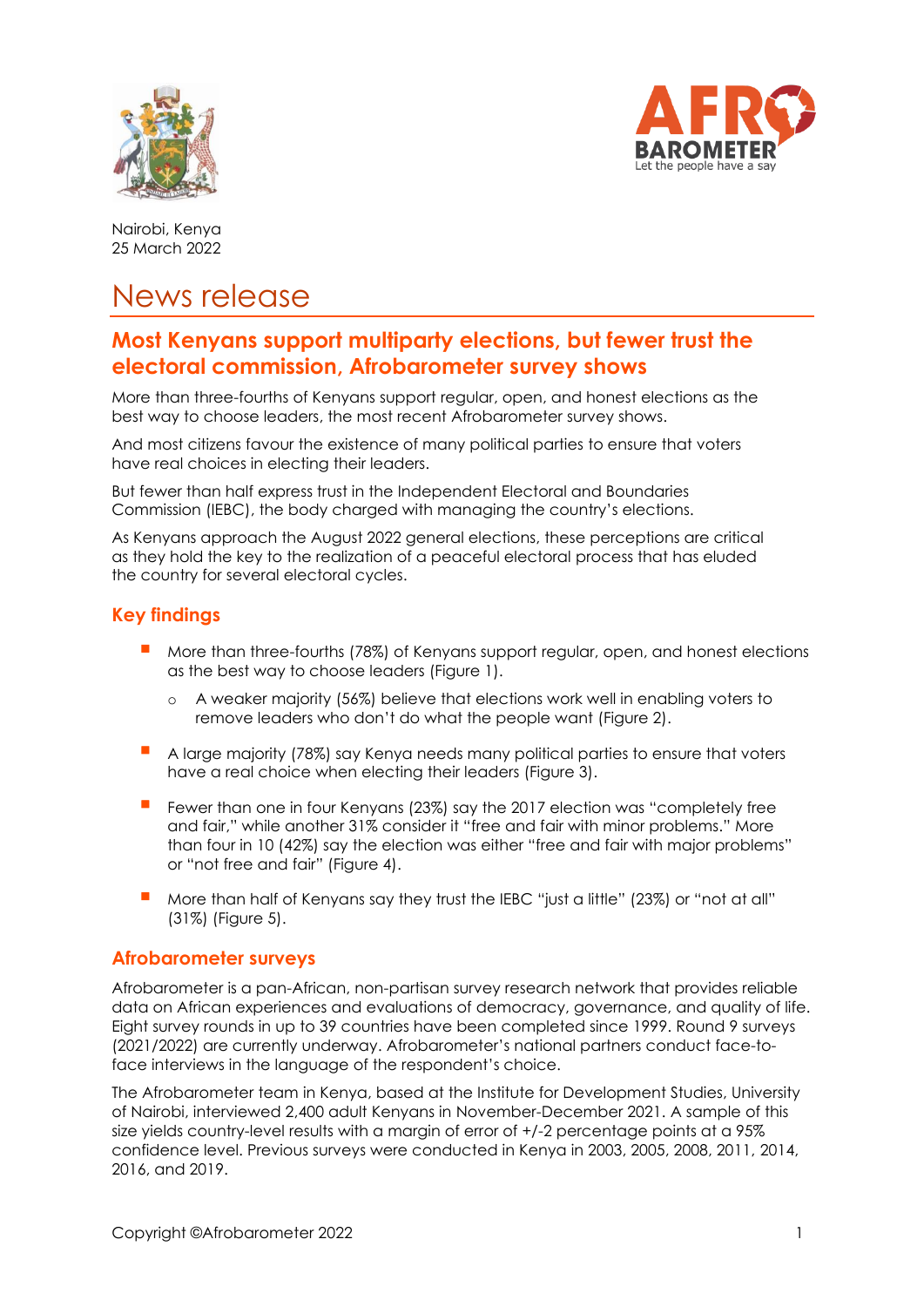

## **Charts**



**Figure 1: Preferred method for choosing leaders** | Kenya | 2021

*Respondents were asked : Which of the following statements is closest to your view ? Statement 1: We should choose our leaders in this country through regular, open, and honest elections. Statement 2: Since elections sometimes produce bad results, we should adopt other methods for choosing this country's leaders.* 

*(% who "agree" or "strongly agree" with each statement)*





*Respondents were asked: Thinking about how elections work in practice in this country, how well do elections enable voters to remove from office leaders who do not do what the people want?*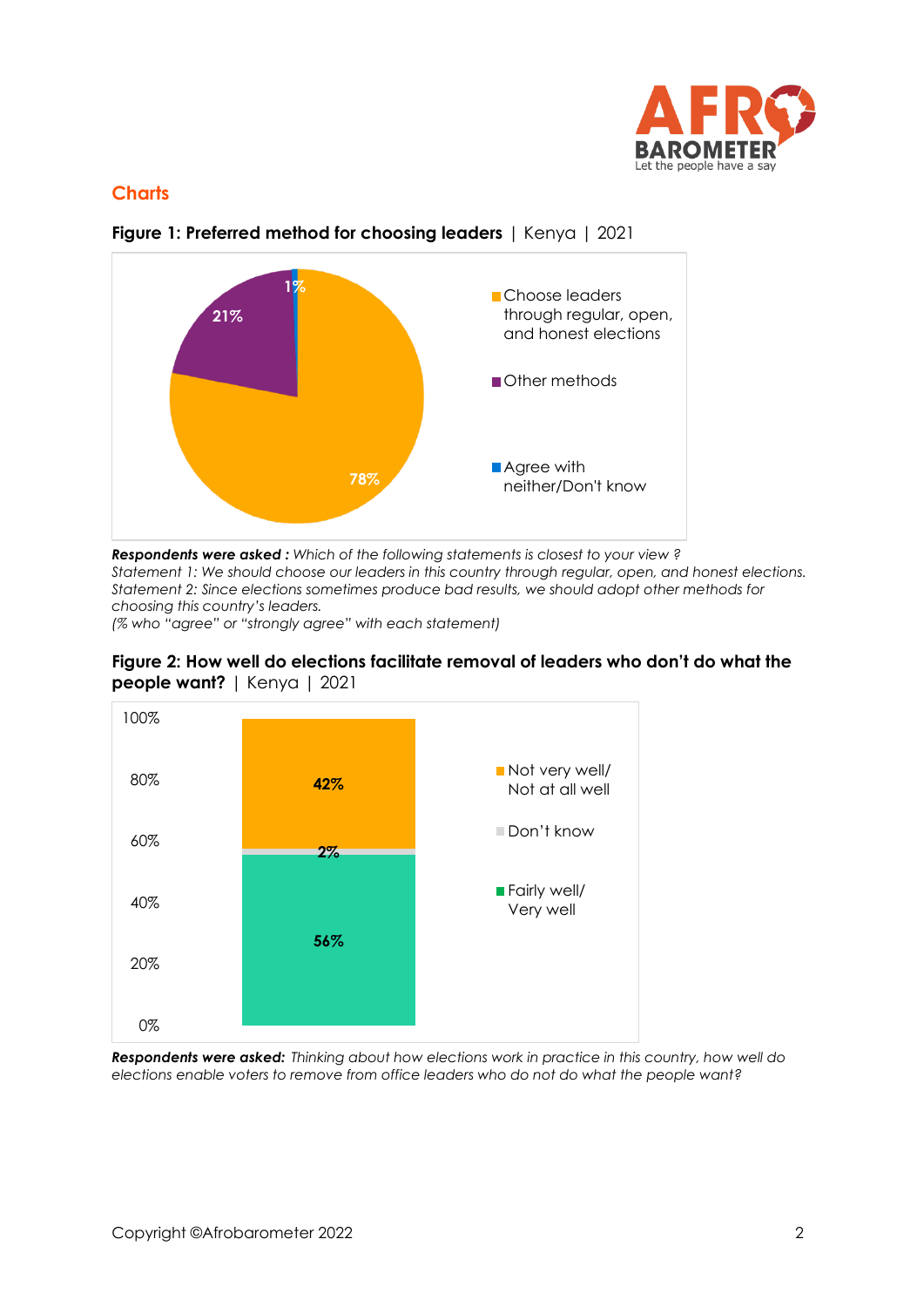



**Figure 3: Does Kenya need many political parties?** | Kenya | 2021

*Respondents were asked: Which of the following statements is closest to your view?*

*Statement 1: Political parties create division and confusion; it is therefore unnecessary to have many political parties in Kenya.* 

*Statement 2: Many political parties are needed to make sure that Kenyans have real choices in who governs them.* 

*(% who "agree" or "strongly agree" with each statement)*



**Figure 4: 2017 elections: How free and fair?** | Kenya | 2021

*Respondents were asked: On the whole, how would you rate the freeness and fairness of the last national election, held in 2017?*